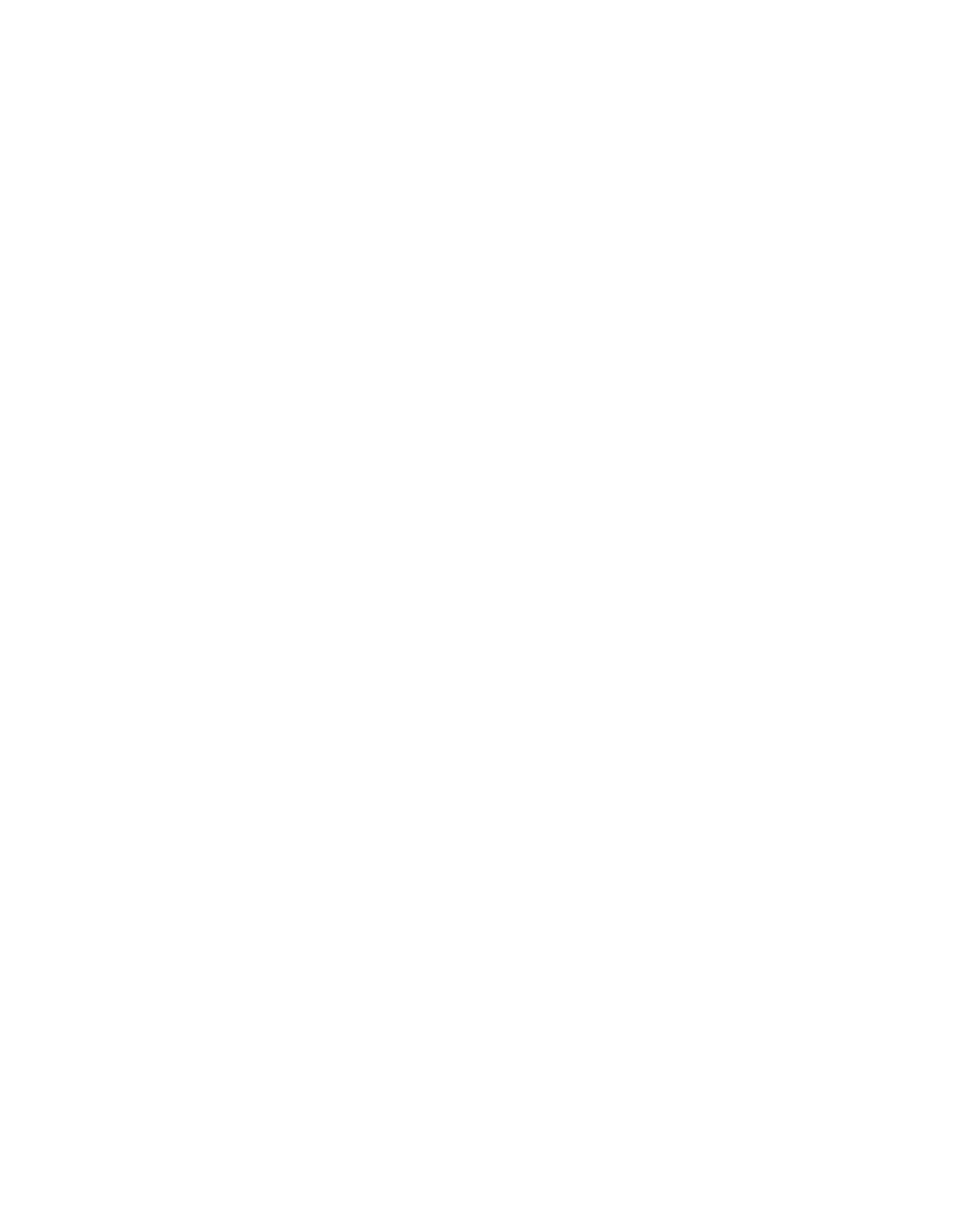Imperial Commandery # 12 Masonic Knights Templar Jurisdiction of Pennsylvania 2815 West Third Street Chester, Pa. 19013

Eminent Commander Recorder Recorder Recorder Recorder Recorder Recorder Recorder Recorder Recorder Recorder Recorder Recorder Recorder Recorder Recorder Recorder Recorder Recorder Recorder Recorder Recorder Recorder Record 329 Washington Street 15 E. Parkway Avenue<br>West Chester, Pa. 19380 Chester, Pa. 19013 West Chester, Pa. 19380 Chester. Pa. 19380 Chester. Pa. 1901 610-344-7646

-



Sir Harold Burgess Sir Kelly R. Myers, P.E.C<br>
Eminent Commander Recorder

To the Generalissimo, Captain General, Past Eminent Commanders, Grand Commandery Officers and Sir Knights all Greetings

Imperial Commandery Monthly conclave will convene Wednesday January 17,2017 at 7:00 PM, 2815 W. Third Street Chester, Pa. 19013. Officers are asked to be at the stations 6:30 PM to set the asylum up. Just a reminder to all Sir Knights. The Eastern Divisional Council (EDC) will be on January 6, 2018 The Rose of Sharon Lodge 319 N. 9th Street Darby Pa 19023 at 12:00 PM

I would like to thank all the Sir Knights of Imperial Commandery that came out to represent Imperial Commandery No.12 and support the United Grand Commandery Annual Festive Day Celebration The Christmas Toast on Christmas Morning December 25, 2017 we had a very good program and fellowship.

Sir Knights that still owe for tickets and ads from our Annual Honorary Banquet please forward those funds to The Commandery at this months conclave so that we can close our business from 2017.

Sir Knights that still owe dues from 2015-16 2016-17 this is the fourth and final notice to take care of this matter. You need to take care of this by January 17, 2018 Conclave to keep from getting dropped from the roles of Imperial Commandery.

To all Sir Knights that own **DUES** to Imperial Commandery No. 12 Dues is \$60.00 Annually you are asked to please forward these funds to The office of the Recorder **ASAP**. Please take head and govern yourselves accordingly. Let us always remember our sick and shut in, please send any information to our Prelate Sir Knight Charles Washington 302-540-3480, or notify our recorder PEC Kelly R. Myers 484-487-1644 Take head and govern yourself accordingly,

Sir Kelly R. Myers

Attest: Yours In Knightly Courtesy

Sir Harold Burgess

PEC Kelly R. Myers Sir Harold Burgess<br>
Recorder Eminent Commander Imperial Commandery No.12

January 17, 2018 Dues: